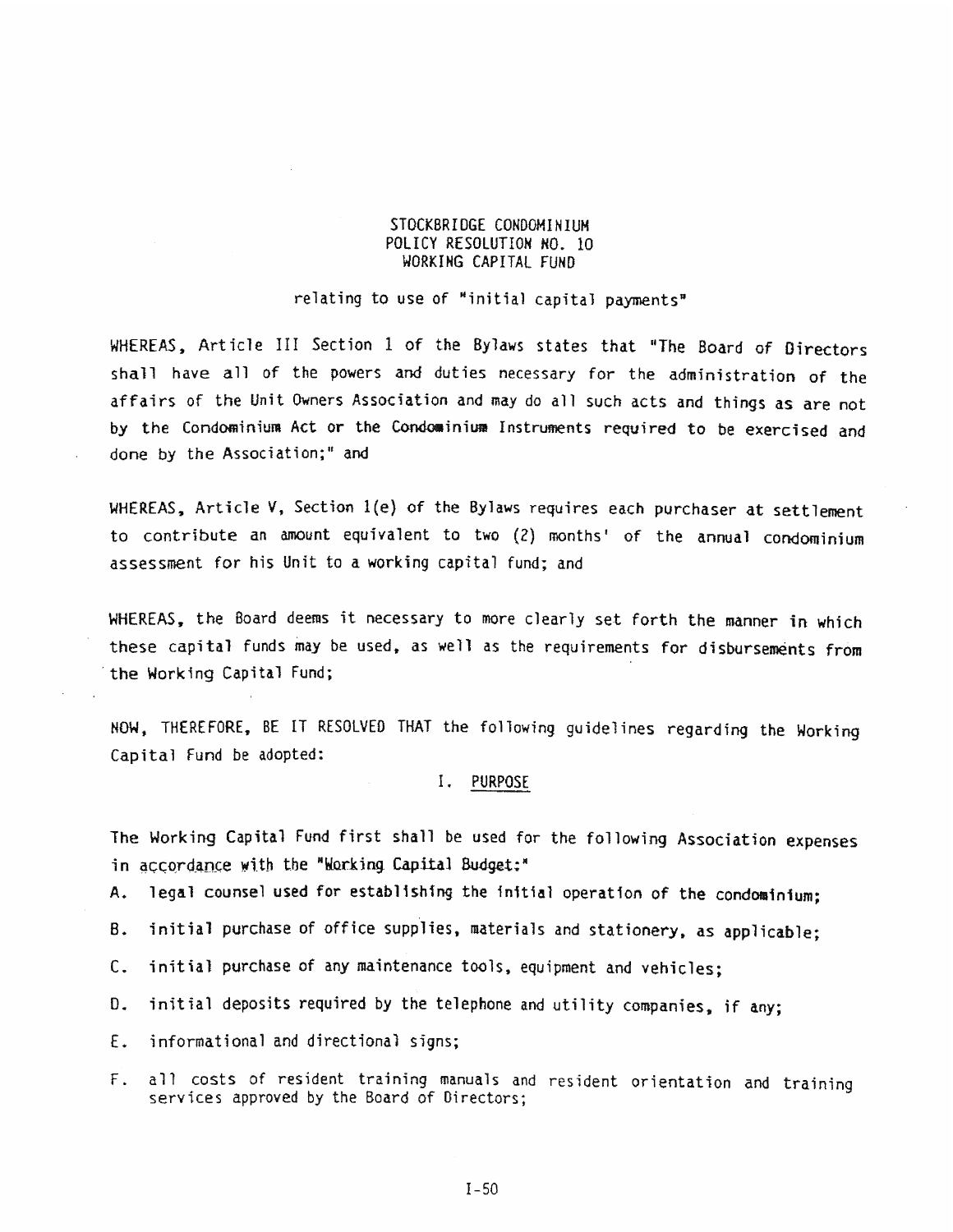- G. other one-time expenses relating to the set-up of the Association and identifias such including, but not limited to, the nayment of salamy and identifibenefits for Association staff prior to the initial move-ins; ing to the set-up of the Association and identifi-<br>not limited to, the payment of salary and fringe<br>prior to the initial move-ins;
- H. funding of operating expenses or of reserves for major repair and replacement, as are left over after above expenses have been met. the Board of Directors may determine, to the extent that Working Capital Funds

## II. DISBURSEMENTS

Disbursements from the Working Capital Fund, other than as set forth in this<br>Resolution, require Board approval, plus the signatures of any person duly authorized<br>by the Board of Directors. 5. other ora-time expension relating to the stat-up of the Association and identifies<br>the as such including, but not limited to, the purements' and relage<br>in the function staff prior to the initial more into a labor and re